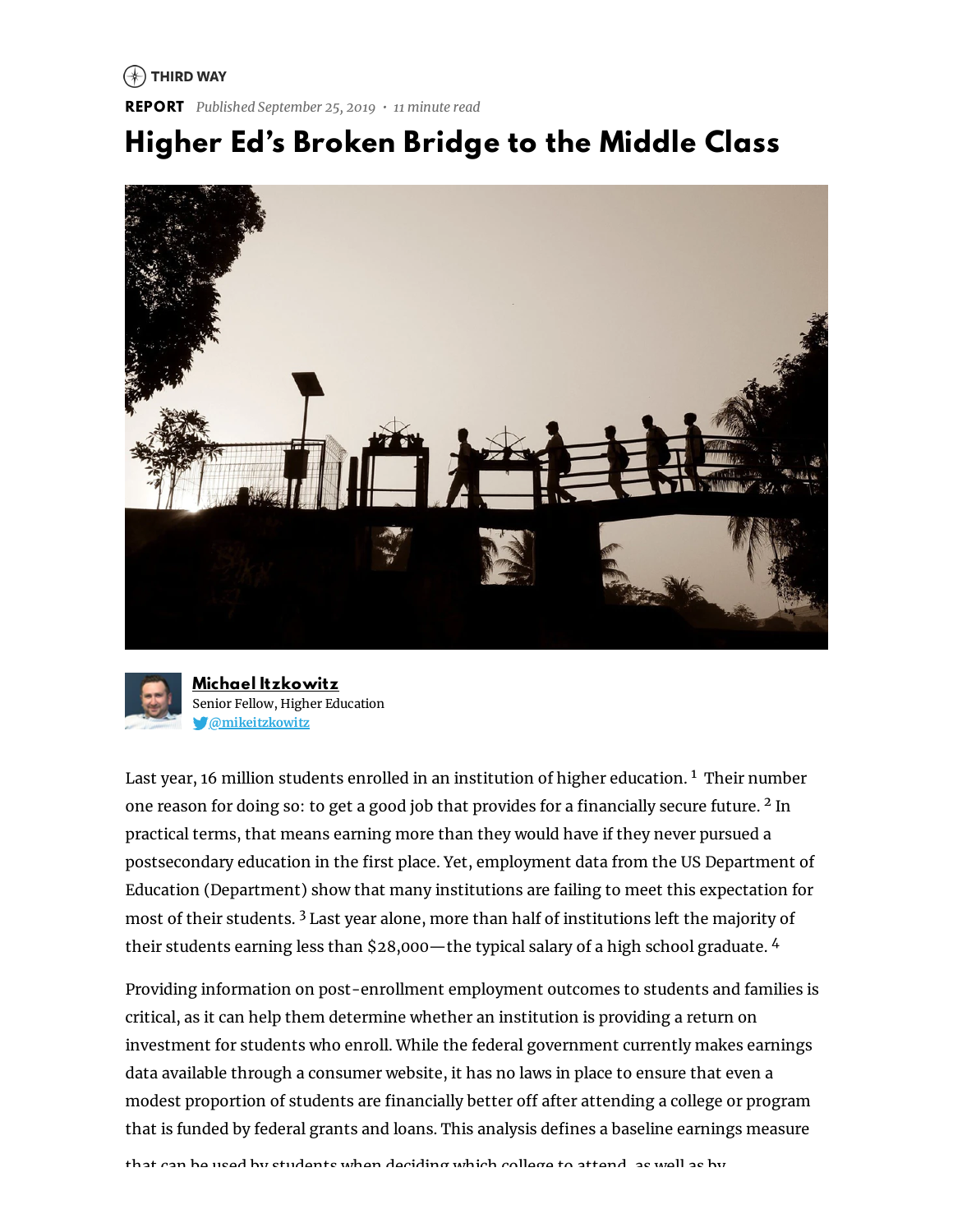that can be used by students when deciding which college to attend, as well as by policymakers who should take a harder look at how well federally-funded higher education institutions are equipping students to earn more than a high school graduate.

# **Methodology**

The data included in this analysis come from two Department data sources: The Accreditation Data File and the College Scorecard. <sup>5</sup> The Accreditation Data File was used to pull in institution names, the sector and type of institution, and the amount of federal student aid received in award year 2017-2018. The College Scorecard was used to incorporate data on the percentage of students who earn more than the average high school graduate at each individual institution. Institutions that did not share a unique six-digit OPEID from the office of Federal Student Aid within the two data sets were excluded from this analysis. Furthermore, institutions with no earnings data available were also excluded.

The threshold earnings measure used in this analysis reflects the percent of students earning above the average high school graduate at each institution—measured by the Department to be \$28,000. <sup>6</sup> Both students who completed or left an institution before completing are included in this analysis. Students who were deceased or were receiving an in-school or military deferment at the time of measurement were excluded. <sup>7</sup> These data are also limited to students who have received federal grants or loans.  $8\,$  Therefore, it may be less representative at institutions with low proportions of students receiving federal aid to pay for their studies. <sup>9</sup>

## **Choosing the Right Earnings Measure**

Currently, the Department collects and publishes information on three main employment metrics for former students who have attended an institution: 1) the mean salary, 2) the median salary, and 3) the percentage of former students who earn more than the typical high school graduate. <sup>10</sup> However, when trying to determine whether an institution provides a basic level of economic value to a student, the first two metrics can be misleading. For example, simply looking at raw salary numbers may serve as a better reflection on the majors a school offers, unfairly penalizing institutions that prioritize graduating students in lowerpaying fields (such as teaching) in favor of higher-paying fields (like engineering). In addition, these numbers may indicate wage gaps that are outside of the control of an institution, including earnings disparities that exist in more rural areas of the country and for women and students of color. <sup>11</sup> Lastly, if a few students from an institution end up very financially successful after attending, the mean, or average, salary may be skewed toward the performance of those outliers, misrepresenting the student population as a whole.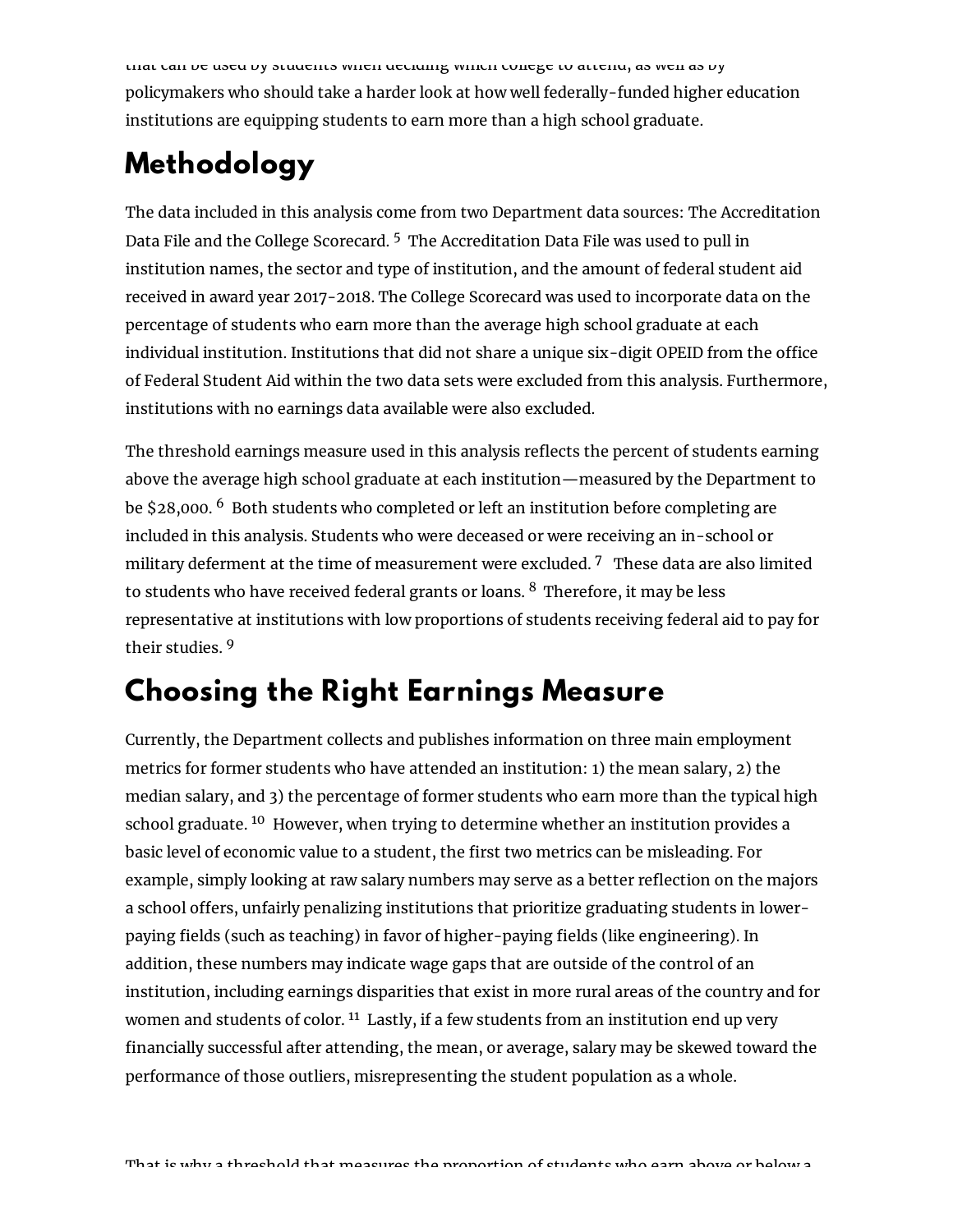That is why a threshold that measures the proportion of students who earn above or below a certain amount presents a more accurate picture of a basic economic outcome that an institution should provide to its students. Specifically, looking at a defined cutoff of \$28,000 —the amount that the typical high school graduate earns—helps to determine the percentage of students who are earning at least as much those who graduated high school, but received no postsecondary training at all. That's a basic measure of whether most students got at least some return on their higher education investment. Whether an institution primarily focuses on education or engineering, if a high proportion of students are shown to earn below the average high school graduate after they attend, it could be determined that the institution is failing to provide an economic return that justifies attending that institution in the first place. Furthermore, if an institution enrolls a high proportion of students who face wage disparities to begin with and leaves them still earning even less than this basic threshold, it may perpetuate the economic barriers that currently exist. For these reasons, this analysis uses a threshold earnings measure to determine the percentage of former postsecondary students at each institution who now earn more than the average high school graduate.

### **Earnings Outcomes Over Time**

When providing information on post-enrollment earnings, the data also reflects how long students have been out of school during the time of measurement. Using a shorter measurement period (such as six years after enrollment) can be beneficial, as it better demonstrates how well an institution is preparing its students to enter the existing job market, and any recent changes an institution has made to do so. However, a longer-term measurement period provides former students with more time to settle into the workforce and may provide a better indication of future employment opportunity and the growth potential of a particular credential over time. Yet, using an eight- or 10-year measurement period may not reflect any changes that have been made by an institution over the last few years to improve performance, as outcomes will be based on students who enrolled at an institution nearly a decade prior.

Given this context, the table below highlights the number and percentage of institutions that show more than half of former students failing to earn more than an average high school graduate within six, eight, and 10 years after enrollment. Specifically, we show the total number and proportion of institutions that have more than half of students earning less than the average high school graduate within each of these timeframes.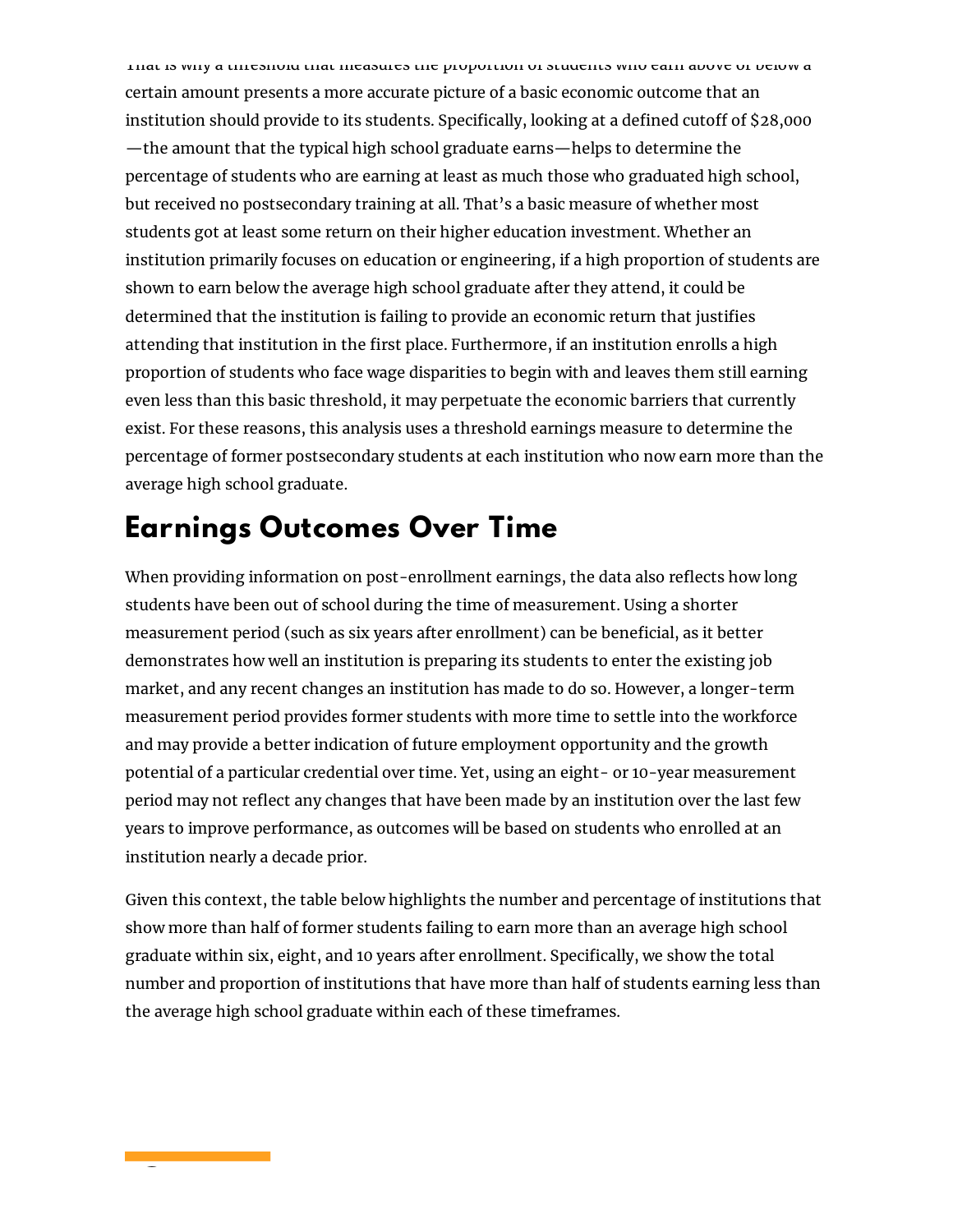

| Percentage of<br><b>Students Earning</b><br>Less Than the<br>Average High<br><b>School Graduate</b> | Number of Schools<br>that Fail Threshold<br><b>Six Years After</b><br><b>Enrollment</b><br>$(N=3,979)$ | Number of Schools<br>that Fail Threshold<br><b>Eight Years After</b><br><b>Enrollment</b><br>$(N=3,881)$ | Number of Schools<br>that Fail Threshold<br><b>10 Years After</b><br><b>Enrollment</b><br>$(N=3,823)$ |
|-----------------------------------------------------------------------------------------------------|--------------------------------------------------------------------------------------------------------|----------------------------------------------------------------------------------------------------------|-------------------------------------------------------------------------------------------------------|
| More than 80%                                                                                       | $257(6.5\%)$                                                                                           | $115(3.0\%)$                                                                                             | $81(2.1\%)$                                                                                           |
| More than 70%                                                                                       | 660 (16.6%)                                                                                            | 424 (10.9%)                                                                                              | 319 (8.3%)                                                                                            |
| More than 60%                                                                                       | 1,250 (31.4%)                                                                                          | 805 (20.7%)                                                                                              | 595 (15.6%)                                                                                           |
| More than 50%                                                                                       | 2,075 (52.1%)                                                                                          | $1,440(37.1\%)$                                                                                          | 1,104 (28.9%)                                                                                         |

When measuring post-enrollment earnings six years after enrollment, there are 257—or 6.5% of all institutions with earnings data available—where over four-fifths of the student body fails to earn as much as the average high school graduate. And there are a whopping 2,075 institutions (52% of all institutions) where over half of students who enroll are earning less than a high school graduate six years later. Even after 10 years, more than a quarter of institutions still fail to have the majority of their students meet this minimum economic threshold, demonstrating a pervasive problem with our current higher education system's ability to produce a basic level of post-enrollment earnings for a significant number of students who enroll.

#### **Earnings Outcomes Across Educational Sector**

When drilling down even further, we can see that certain sectors show substantially higher rates of students failing to earn more than the average high school graduate after they attend an institution. Below, we look specifically at the number and percentage of institutions within each sector—whether it be public, private, or for-profit—that show more than half of students failing to earn more than the average high school graduate six years after attending.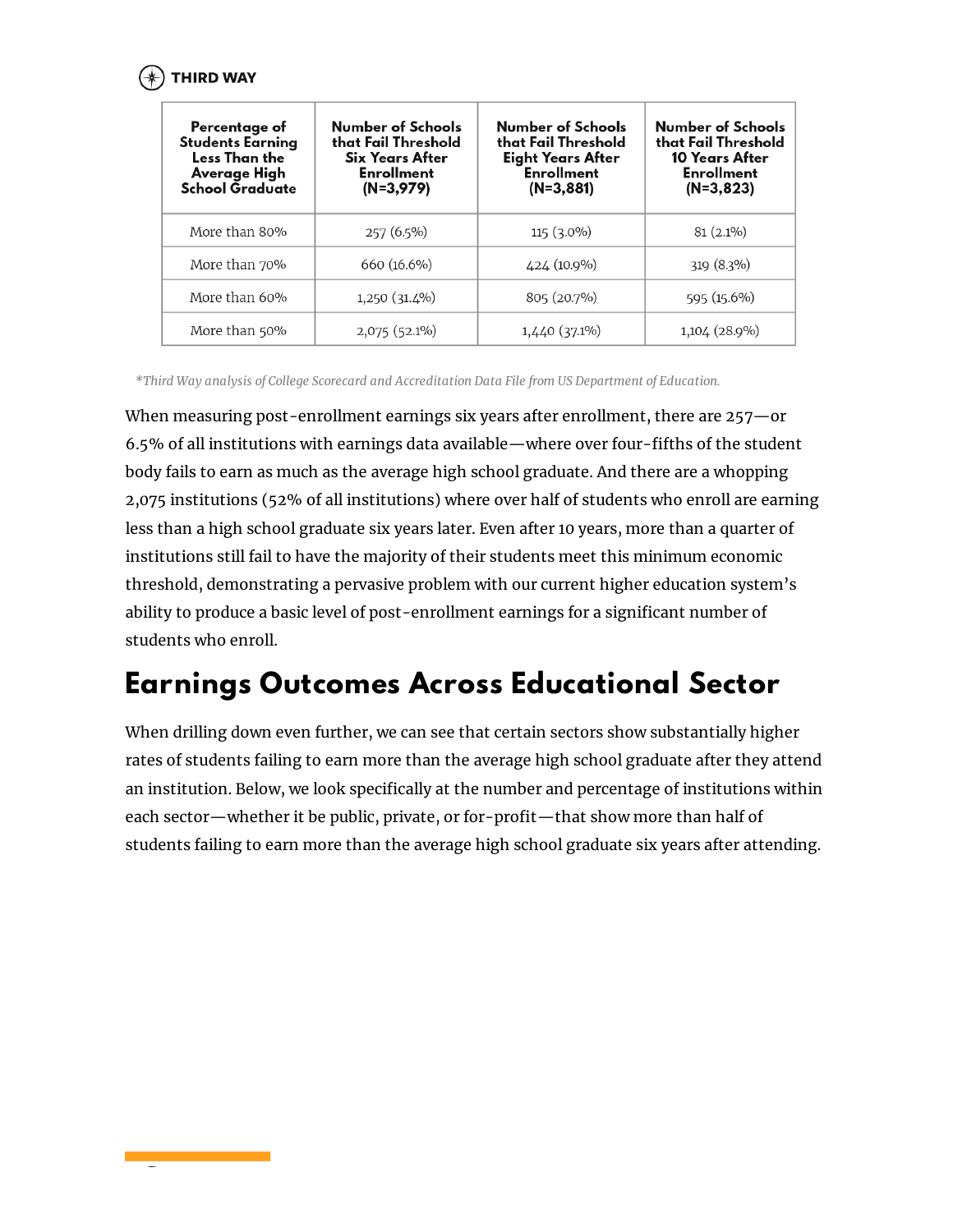

| Percentage of<br><b>Students Earning</b><br>Less Than the<br>Average High<br>School Graduate | Number of Public<br>Institutions that Fail<br><b>Threshold Six Years</b><br><b>After Enrollment</b><br>$(N=1,710)$ | Number of<br><b>Private Non-Profit</b><br>Institutions that Fail<br><b>Threshold Six Years</b><br><b>After Enrollment</b><br>$(N=1, 242)$ | Number of For-<br><b>Profit Institutions</b><br>that Fail Threshold<br><b>Six Years After</b><br><b>Enrollment</b><br>$(N=1,027)$ |
|----------------------------------------------------------------------------------------------|--------------------------------------------------------------------------------------------------------------------|-------------------------------------------------------------------------------------------------------------------------------------------|-----------------------------------------------------------------------------------------------------------------------------------|
| More than 80%                                                                                | $14(0.1\%)$                                                                                                        | $26(2.1\%)$                                                                                                                               | $217(21.1\%)$                                                                                                                     |
| More than 70%                                                                                | $63(3.7\%)$                                                                                                        | $93(7.5\%)$                                                                                                                               | 504 (49.1%)                                                                                                                       |
| More than 60%                                                                                | 372 (21.8%)                                                                                                        | 174 (14.0%)                                                                                                                               | 704 (68.5%)                                                                                                                       |
| More than 50%                                                                                | $922(53.9\%)$                                                                                                      | 295 (23.8%)                                                                                                                               | 858 (83.5%)                                                                                                                       |

While private non-profit institutions show some of the strongest post-enrollment earnings outcomes as a sector, 93 (or 7.5%) still show over 70% of students earning even less than the typical high school graduate six years after they enroll. Public institutions are shown to avoid some of the worst outcomes, yet 922—which is over half of all schools in this sector—still show substandard earnings outcomes for the majority of their students. By far, though, the for-profit sector shows some of the most worrisome employment outcomes within higher education: one in five of these schools show over 80% of former students failing to earn more than someone with no postsecondary experience at all. And over four-fifths of for-profit institutions show the majority of students earning less than the average high school graduate within six years of entering school.

#### **Earnings Outcomes at Different Types of Institutions**

Beyond the sector of institution, post-enrollment earnings also vary by the type of credential offered. Below, we examine the outcomes of institutions that predominately offer certificates, associate's degrees, and bachelor's degrees.

Similar to above, we use a measurement period reflective of students' earnings six years after entering an institution. In practical terms, if a student completed a certificate in one year, a six-year measurement period would reflect their annual income five years after they've left an institution. And, for those who completed a bachelor's degree in four years, it would measure their income within two years of graduation.  $12$  As with all earnings measures used in this analysis, students who are receiving an in-school or military deferment during the time of measurement are excluded from the calculation. 13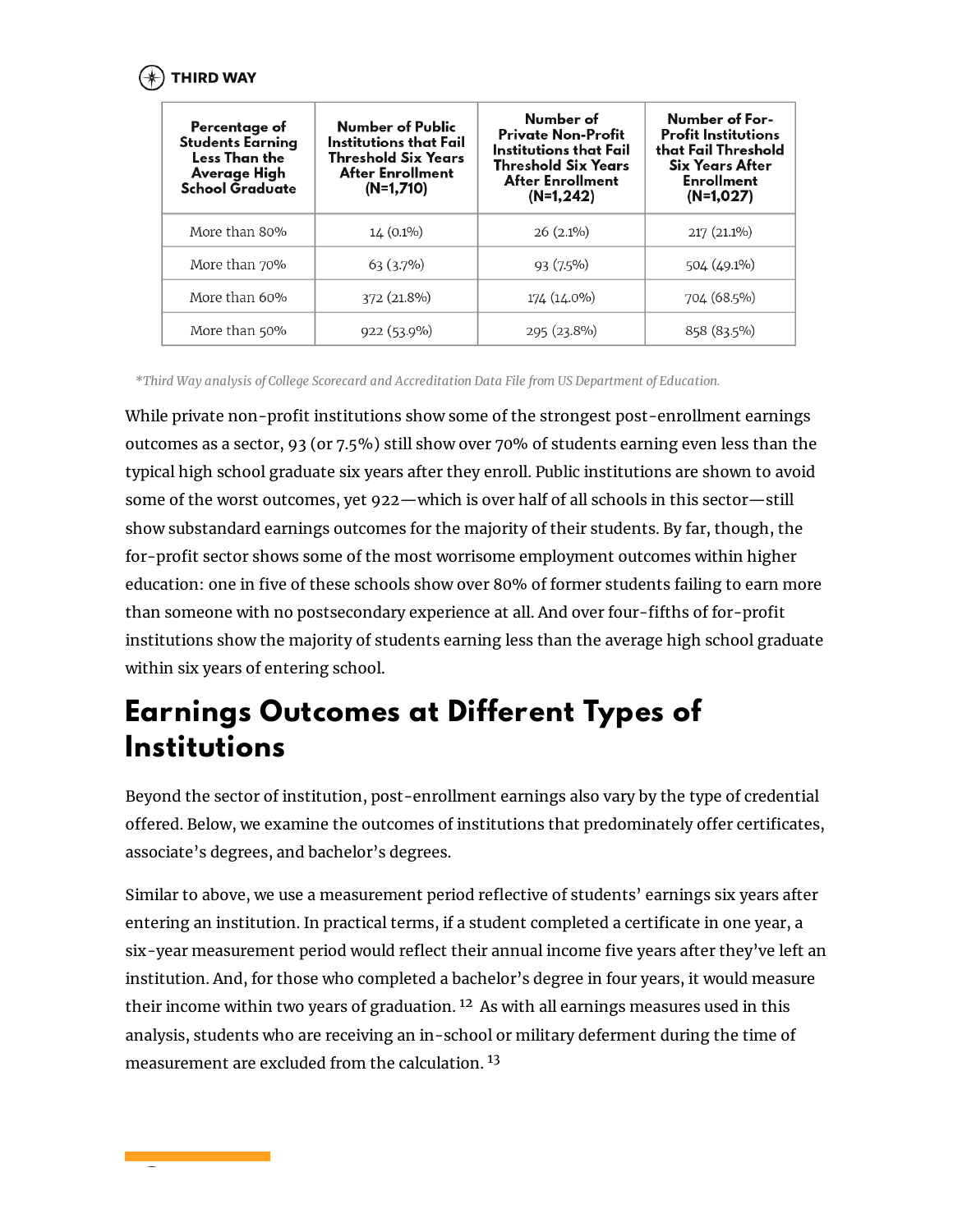

| Percentage of<br><b>Students Earning</b><br>Less Than the<br>Average High<br>School Graduate | Number of<br><b>Certificate-Granting</b><br>Institutions that Fail<br><b>Threshold Six Years</b><br><b>After Enrollment</b><br>$(N=1,388)$ | Number of Associate's<br><b>Degree-Granting</b><br>Institutions that Fail<br><b>Threshold Six Years</b><br><b>After Enrollment</b><br>$(N=928)$ | Number of Bachelor<br><b>Degree-Granting</b><br>Institutions that Fail<br><b>Threshold Six Years</b><br><b>After Enrollment</b><br>$(N=1,632)$ |
|----------------------------------------------------------------------------------------------|--------------------------------------------------------------------------------------------------------------------------------------------|-------------------------------------------------------------------------------------------------------------------------------------------------|------------------------------------------------------------------------------------------------------------------------------------------------|
| More than 80%                                                                                | $223(16.1\%)$                                                                                                                              | $23(2.5\%)$                                                                                                                                     | $11(0.7\%)$                                                                                                                                    |
| More than 70%                                                                                | 532 (28.3%)                                                                                                                                | $76(8.2\%)$                                                                                                                                     | $50(3.1\%)$                                                                                                                                    |
| More than 60%                                                                                | 861 (62.1%)                                                                                                                                | 267 (28.8%)                                                                                                                                     | 120 (7.4%)                                                                                                                                     |
| More than 50%                                                                                | 1,113 (80.2%)                                                                                                                              | 669 (72.1%)                                                                                                                                     | 291 (17.8%)                                                                                                                                    |

Institutions that focus on short-term credentials show a lower proportion of students earning more than the average high school graduate—even though their students who completed their credentials on-time have had several more years of workforce experience to get their wages up. In fact, 80% of institutions that focus on granting certificates show the majority of students earning less than \$28,000 per year, even six years after enrollment. And while most institutions that primarily offer associate's degrees avoid some of the worst employment outcomes, 72% still show the majority of students able to hit this minimum benchmark. Institutions that concentrate on awarding bachelor's degrees fare better, with less than one in five leaving most of their students earning less than a typical student who graduated high school but never attended college in the first place.

## **Federal Aid to Institutions That Leave Students with Poor Employment Opportunities**

While attending a college that provides limited post-enrollment earning potential can be devastating for students, it also harms taxpayers who subsidize these institutions with hundreds of millions of dollars in federal student aid every single year. Below, we examine the amount of federal student aid disbursed to institutions that show some of the worst employment outcomes for the students they enroll. Specifically, we look at the amount of aid that was disbursed to those institutions that show over 70% of their students earning even less than the average high school graduate within six, eight, and 10 years after enrollment.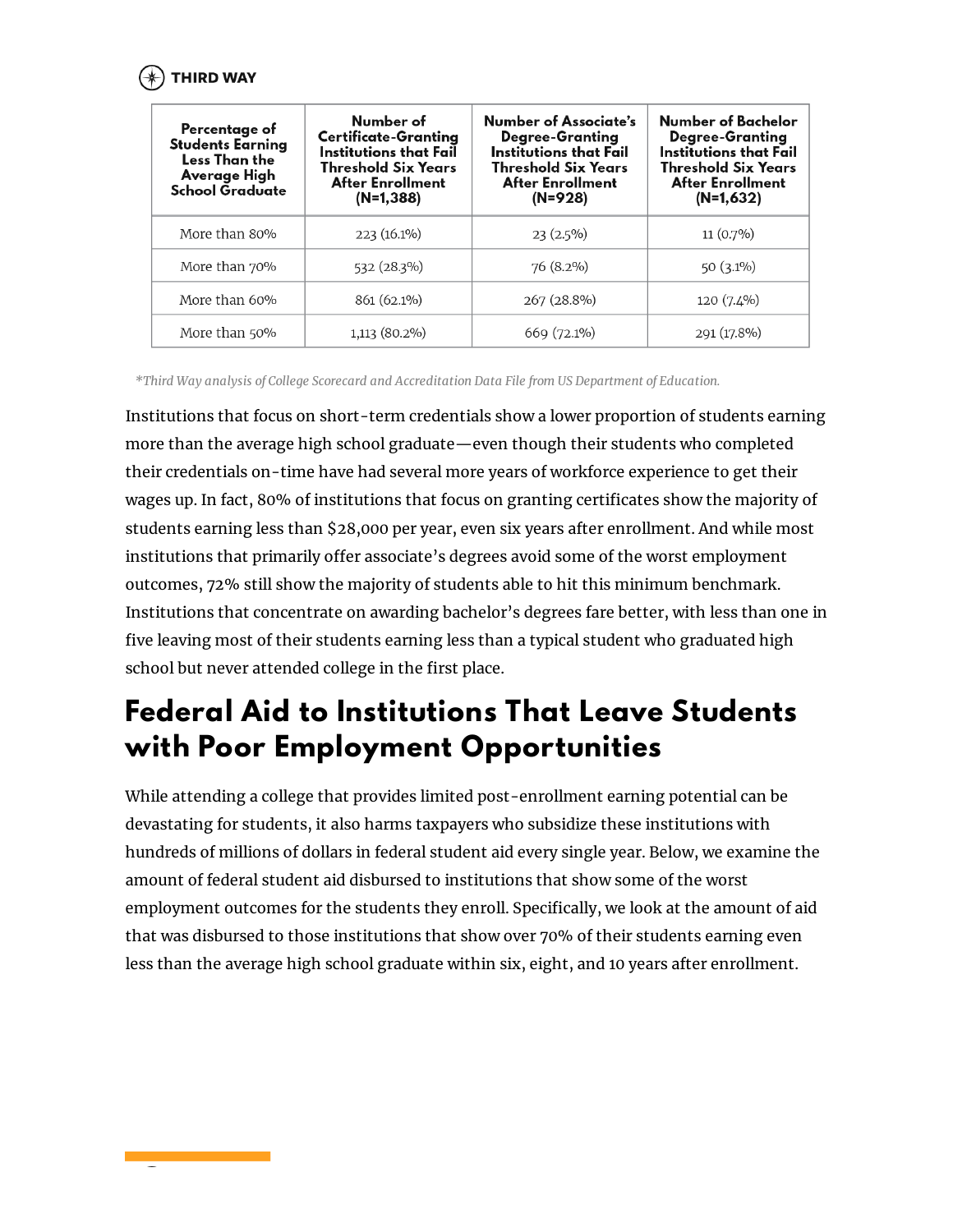| Percentage of<br><b>Students Earning</b><br>Less Than the<br>Average High<br><b>School Graduate</b> | <b>Financial Aid</b><br>Disbursed in 2017-<br>2018 to Institutions<br>that Fail Threshold<br><b>Six Years After</b><br><b>Enrollment</b> | <b>Financial Aid</b><br>Disbursed in 2017-<br>2018 to Institutions<br>that Fail Threshold<br><b>Eight Years After</b><br><b>Enrollment</b> | <b>Financial Aid</b><br>Disbursed in 2017-<br>2018 to Institutions<br>that Fail Threshold<br>10 Years After<br><b>Enrollment</b> |
|-----------------------------------------------------------------------------------------------------|------------------------------------------------------------------------------------------------------------------------------------------|--------------------------------------------------------------------------------------------------------------------------------------------|----------------------------------------------------------------------------------------------------------------------------------|
| More than 80%                                                                                       | \$771 Million                                                                                                                            | \$301 Million                                                                                                                              | \$119 Million                                                                                                                    |
| More than 70%                                                                                       | \$2.8 Billion                                                                                                                            | \$1.8 Billion                                                                                                                              | \$1.4 Billion                                                                                                                    |

When measuring employment outcomes six years after students have enrolled in school, \$2.8 billion was disbursed in a single academic year to institutions that showed over 70% of students failing to earn more than the average high school graduate. And over \$770 million went to institutions that showed more than four-fifths of students failing to meet the same economic benchmark. Even when measuring post-enrollment earnings *ten* years later allowing former students more time to settle into employment—\$1.4 billion still flowed to schools that left over 70% of students failing to earn more than \$28,000 per year, calling into question the quality assurance mechanisms we are using to protect these taxpayer dollars, which are currently going to institutions that provide little economic value to their students.

## **Conclusion**

Every year, millions of students enter our nation's institutions of higher education, most with the expectation that it will lead them to a financially secure future.  $^{14}$  However, federal data show that many will leave with employment opportunities that fall short of that initial expectation, as thousands of schools are providing minimal economic benefit to those who enroll. And for the many students who take out loans to finance their postsecondary endeavors, limited post-attendance economic opportunities may leave them in one of the most precarious financial situations, with student debt that is simply unmanageable. As prospective students consider which institutions will serve them well, it's critical that they factor in this minimum baseline of economic success as they weigh their postsecondary options. And as Congress works toward a rewrite of the *Higher Education Act*, it's essential that policymakers put more effective guardrails in place that assure students will be financially better off after they attend a federally funded institution, ensuring taxpayers get a return on their massive annual investment in higher education institutions across the United States. If not, millions of students may end up worse off than if they hadn't enrolled in the first place,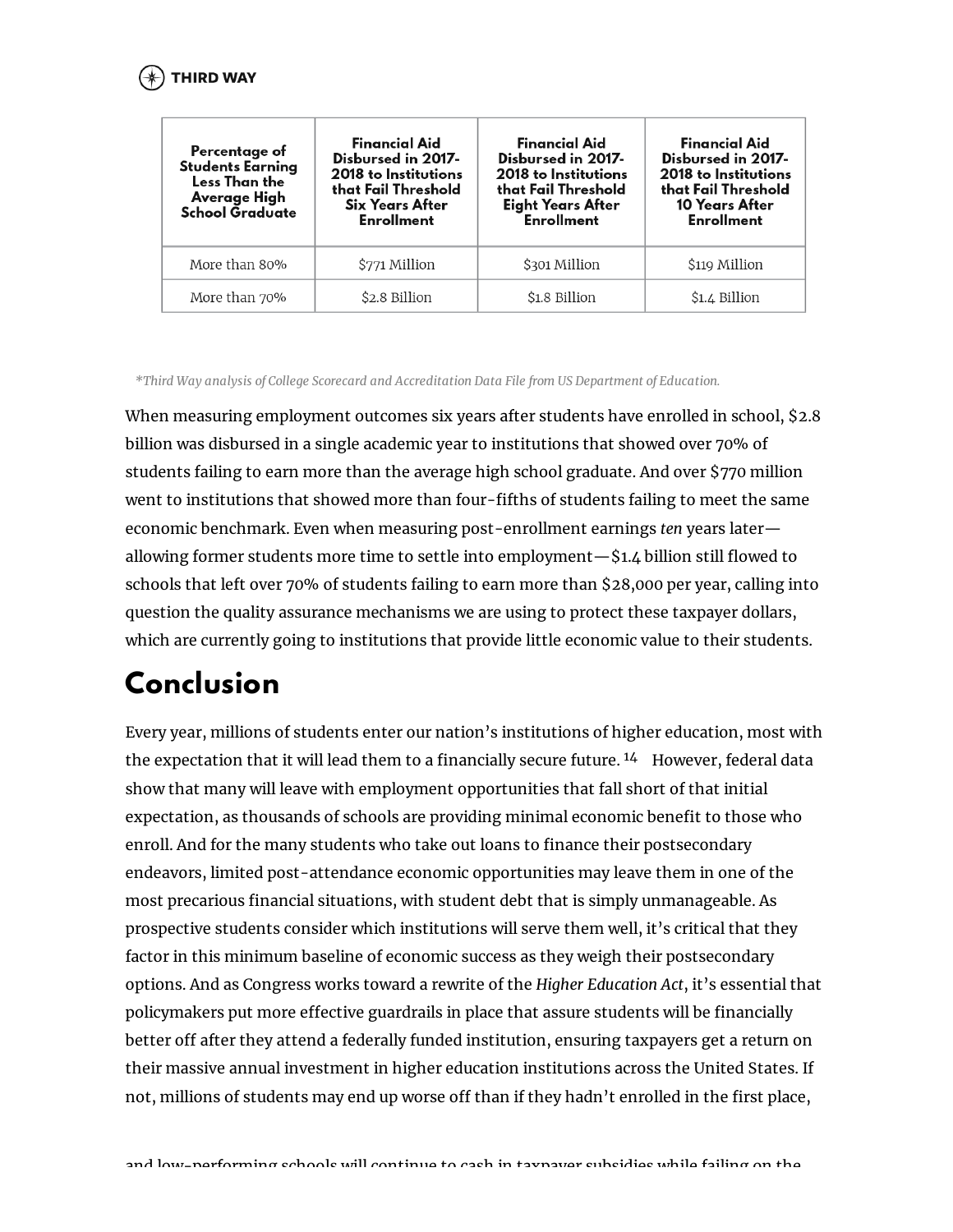and row-berforming schools will continue to cash in taxpayer subsidies while failing on the promise to prepare students for success in the 21 <sup>st</sup> century economy.

#### **ENDNOTES**

- United States, US Department of Education. "Accreditation Data File." 19 Nov 2018, [https://sites.ed.gov/naciqi/archive-of-meetings/.](https://sites.ed.gov/naciqi/archive-of-meetings/) Accessed 5 Sep 2019. **1.**
- **2.** Jeffrey J. Selingo. "College Students say they want a degree for a job. Are they getting what they want?" Washington Post, 1 Sep 2018, https://www.washingtonpost.com/news/grade[point/wp/2018/09/01/college-students-say-they-want-a-degree-for-a-job-are-they](https://www.washingtonpost.com/news/grade-point/wp/2018/09/01/college-students-say-they-want-a-degree-for-a-job-are-they-getting-what-they-want/)getting-what-they-want/. Accessed 16 Sep 2019.
- United States, US Department of Education. "College Scorecard Data." Updated 26 Aug 2019, [https://collegescorecard.ed.gov/data/.](https://collegescorecard.ed.gov/data/) Accessed 5 Sep 2019; See also, United States, US Department of Education. **3.**
- United States, US Department of Education. "College Scorecard Data." Updated 26 Aug 2019, **4.** [https://collegescorecard.ed.gov/data/.](https://collegescorecard.ed.gov/data/) Accessed 5 Sep 2019; See also, United States, US Department of Education. "Accreditation Data File." 19 Nov 2018, [https://sites.ed.gov/naciqi/archive-of-meetings/.](https://sites.ed.gov/naciqi/archive-of-meetings/) Accessed 5 Sep 2019.
- United States, US Department of Education. "College Scorecard Data." Updated 26 Aug 2019, **5.** [https://collegescorecard.ed.gov/data/.](https://collegescorecard.ed.gov/data/) Accessed 5 Sep 2019; See also, United States, US Department of Education. "Accreditation Data File." 19 Nov 2018, [https://sites.ed.gov/naciqi/archive-of-meetings/.](https://sites.ed.gov/naciqi/archive-of-meetings/) Accessed 5 Sep 2019.
- This metric uses the median wage of workers aged 25 to 34 who self-identify as a high school graduate to determine the average salary. Each earnings measure uses a pooled cohort of borrowers, reflecting a combined set of two student cohorts. For the six-year measurement period, students entered an institution in 2007-2008 and 2008-2009 and their earnings were measured in 2014-2015. For the eight-year measurement period, students entered an institution in 2005-2006 and 2006-2007 and their earnings were measured in 2014-2015. For the ten-year measurement period, students entered an institution in 2003-2004 and 2004- 2005 and their earnings were measured in 2014-2015. All earnings measures were inflation adjusted to 2017 dollars. **6.**
- United States, US Department of Education. "College Scorecard Documentation Report." 26 Aug 2019, <https://collegescorecard.ed.gov/data/>. Accessed 5 Sep 2019. **7.**
- For simplicity purposes, throughout this analysis we use the term "students" to refer to students who have received grants or loans from the federal government and are included in the earnings cohorts. **8.**